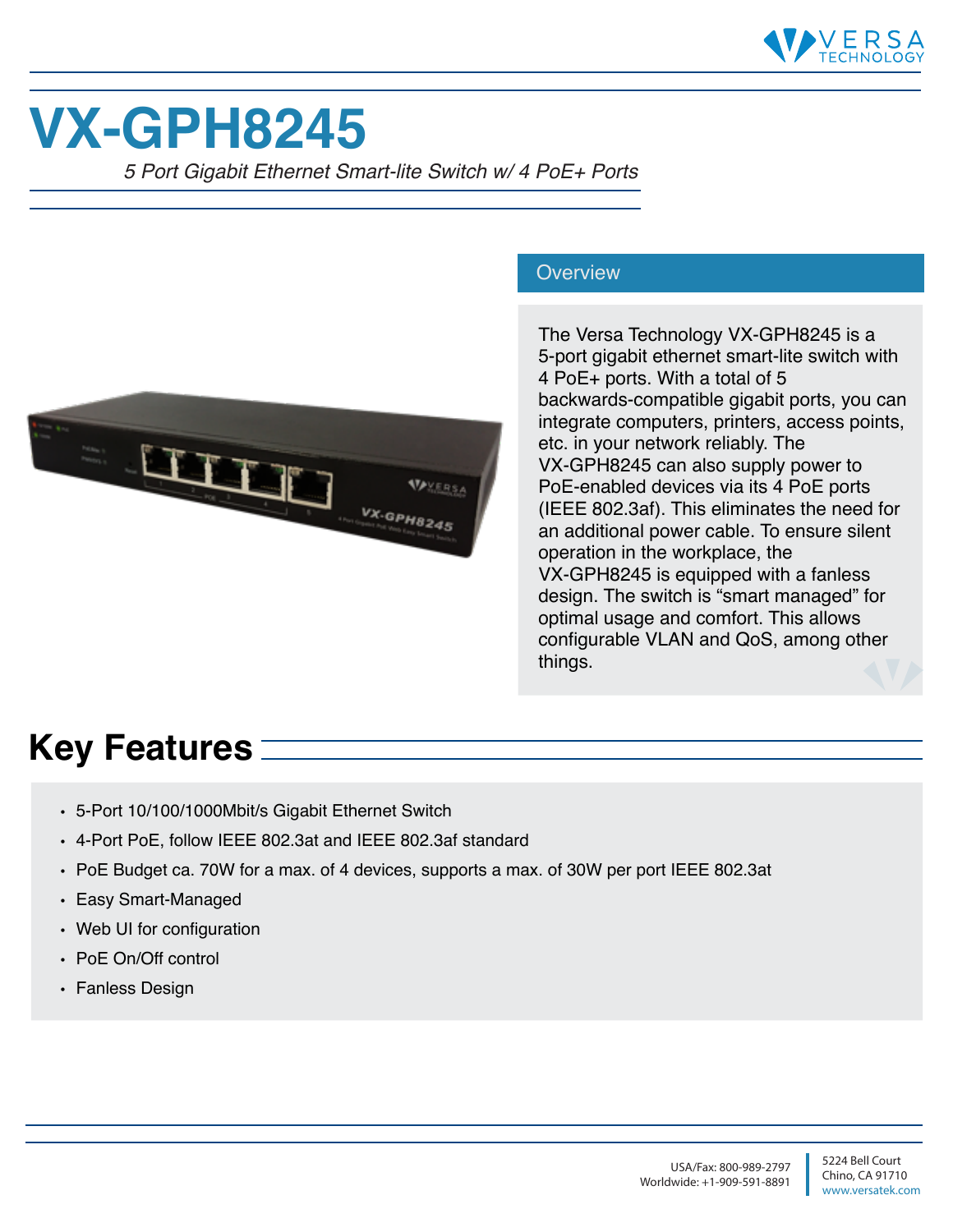## **Specifications**



| <b>Network Standards</b> | $\cdot$ IEEE 802.3 10BaseT<br>· IEEE 802.3u 100BaseTX<br>· IEEE 802.ab 1000BaseT<br>• IEEE 802.3z 1000BaseSX/LX<br>• IEEE 802.3af PoE (15.4W)<br>• IEEE 802.3at PoE+(30W)<br>• IEEE 802.3x Flow Control<br>• IEEE 802.1Q VLAN tag<br>• IEEE 802.3ad LACP aggregation<br>• IEEE 802.1p class of service, priority protocols                                                                                                                        |
|--------------------------|---------------------------------------------------------------------------------------------------------------------------------------------------------------------------------------------------------------------------------------------------------------------------------------------------------------------------------------------------------------------------------------------------------------------------------------------------|
| <b>Switch Functions</b>  | • RJ-45 Port: 5 x 10/100/1000 Mbps<br>• PoE Port: 4 x Ports, support IEEE802.3at and IEEE802.3af, up to 60W<br>• MAC Address: 2K<br>• Buffer Memory: 1Mb<br>• Jumbo Frames: 9216 Bytes<br>• Transmission Method: Store and Forward                                                                                                                                                                                                                |
| Management               | • Port Based VLAN: 2<br>• Tagged Based VLAN: 32, VID = $1 \sim 4094$<br>• Management VLAN<br>• IGMP Snooping V3<br>• Link Aggregation<br>• QoS: Port-based, IEEE 802.1p<br>• Port configuration: Port Status, Port Mirror<br>• Broadcast Storm Control<br>• Loop Detection and Prevention<br>• PoE control: PoE On/Off, PoE Status<br>• Management: Web GUI Configuration, Password Protection, Configuration<br>Backup/Restore, Firmware Upgrade |
| <b>LED Indicators</b>    | • 1 x PWR/SYS LED<br>• 1 x PoE Max LED<br>• 5 x RJ45 Link/Act LED<br>$\cdot$ 4 x PoE Act LED                                                                                                                                                                                                                                                                                                                                                      |